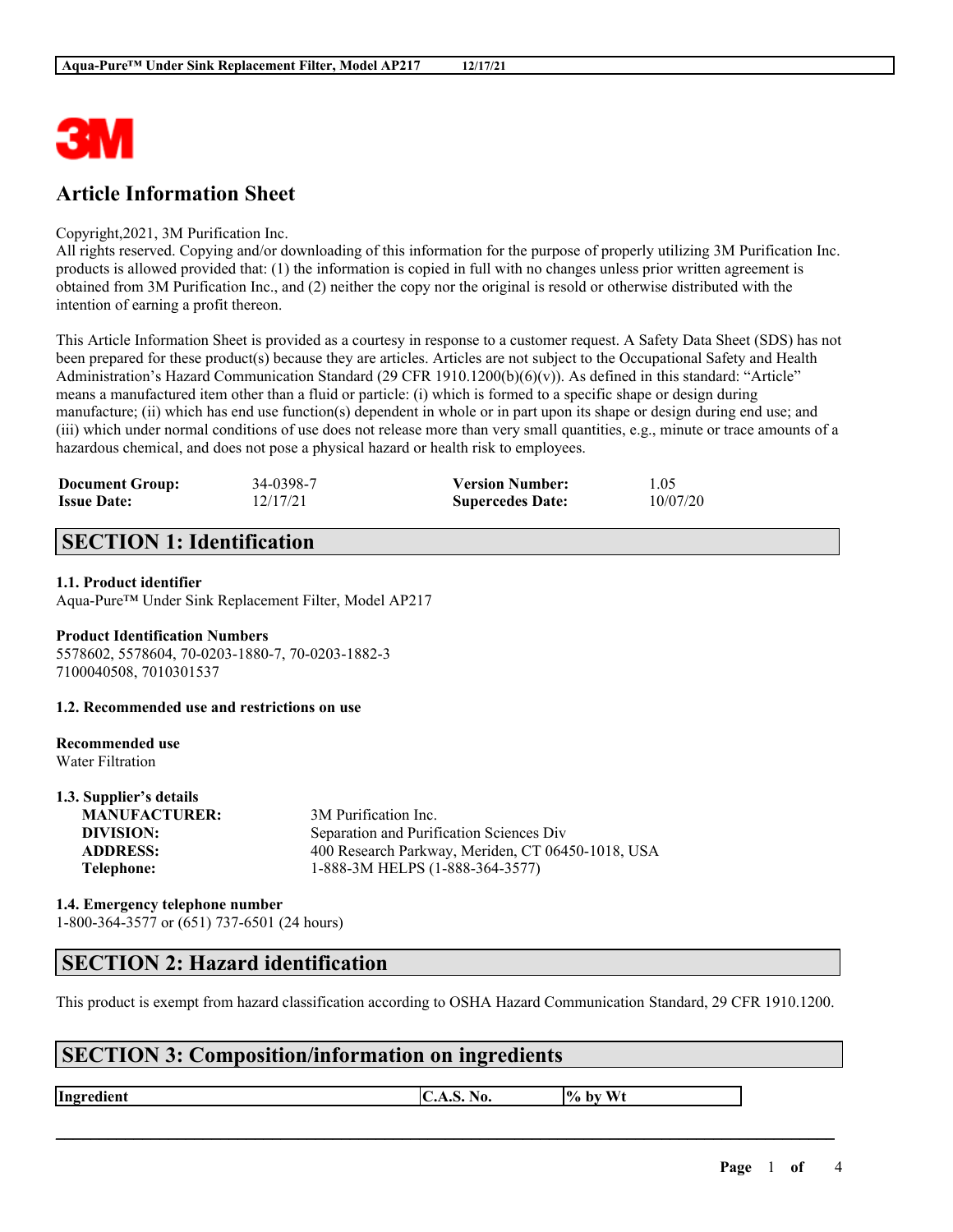| Carbon Media                                     | <b>Mixture</b> |           |
|--------------------------------------------------|----------------|-----------|
| Polypropylene Part - Cartridge & Cartridge Shell | Mixture        | $15 - 60$ |
| LDPE Parts - Plug $& Cap$                        | Mixture        |           |

### **SECTION 4: First aid measures**

### **4.1. Description of first aid measures**

### **Inhalation:**

No need for first aid is anticipated.

### **Skin Contact:**

No need for first aid is anticipated.

#### **Eye Contact:**

No need for first aid is anticipated.

### **If Swallowed:**

No need for first aid is anticipated.

## **SECTION 5: Fire-fighting measures**

In case of fire: Use a fire fighting agent suitable for ordinary combustible material such as water or foam.

### **SECTION 6: Accidental release measures**

### **6.1. Personal precautions, protective equipment and emergency procedures** Not applicable.

### **6.2. Environmental precautions**

Not applicable.

**6.3. Methods and material for containment and cleaning up** Not applicable.

### **SECTION 7: Handling and storage**

### **7.1. Precautions for safe handling**

This product is considered to be an article which does not release or otherwise result in exposure to a hazardous chemical under normal use conditions.

### **7.2. Conditions for safe storage including any incompatibilities**

No special storage requirements.

### **SECTION 8: Exposure controls/personal protection**

This product is considered to be an article which does not release or otherwise result in exposure to a hazardous chemical under normal use conditions. No engineering controls or personal protective equipment (PPE) are necessary.

 $\mathcal{L}_\mathcal{L} = \mathcal{L}_\mathcal{L} = \mathcal{L}_\mathcal{L} = \mathcal{L}_\mathcal{L} = \mathcal{L}_\mathcal{L} = \mathcal{L}_\mathcal{L} = \mathcal{L}_\mathcal{L} = \mathcal{L}_\mathcal{L} = \mathcal{L}_\mathcal{L} = \mathcal{L}_\mathcal{L} = \mathcal{L}_\mathcal{L} = \mathcal{L}_\mathcal{L} = \mathcal{L}_\mathcal{L} = \mathcal{L}_\mathcal{L} = \mathcal{L}_\mathcal{L} = \mathcal{L}_\mathcal{L} = \mathcal{L}_\mathcal{L}$ 

## **SECTION 9: Physical and chemical properties**

### **9.1. Information on basic physical and chemical properties**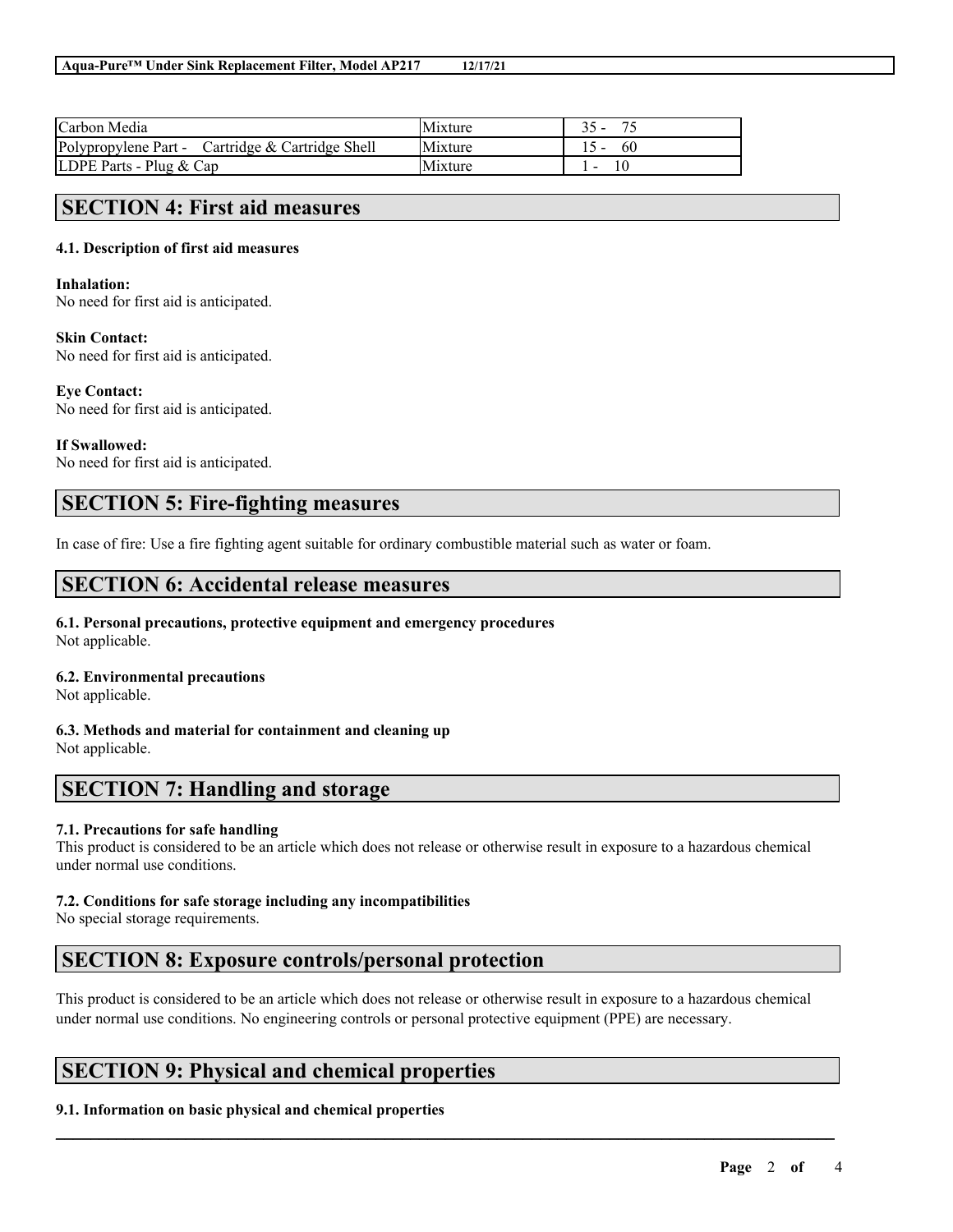| <b>Physical state</b>                  | Solid             |
|----------------------------------------|-------------------|
| Color                                  | White             |
|                                        |                   |
| Odor                                   | Odorless          |
| <b>Odor threshold</b>                  | No Data Available |
| pН                                     | Not Applicable    |
| <b>Melting point</b>                   | No Data Available |
| <b>Boiling Point</b>                   | Not Applicable    |
| <b>Flash Point</b>                     | Not Applicable    |
| <b>Evaporation rate</b>                | Not Applicable    |
| <b>Flammability (solid, gas)</b>       | Not Available     |
| <b>Flammable Limits(LEL)</b>           | Not Applicable    |
| <b>Flammable Limits(UEL)</b>           | Not Applicable    |
| <b>Vapor Pressure</b>                  | Not Applicable    |
| <b>Vapor Density</b>                   | Not Applicable    |
| <b>Density</b>                         | No Data Available |
| <b>Specific Gravity</b>                | No Data Available |
| <b>Solubility In Water</b>             | Not Applicable    |
| Solubility- non-water                  | Not Applicable    |
| Partition coefficient: n-octanol/water | Not Applicable    |
| <b>Autoignition temperature</b>        | Not Applicable    |
| <b>Decomposition temperature</b>       | No Data Available |
| <b>Viscosity</b>                       | Not Applicable    |

# **SECTION 10: Stability and reactivity**

This material is considered to be non reactive under normal use conditions.

# **SECTION 11: Toxicological information**

**Inhalation:** No health effects are expected

**Appearance**

**Skin Contact:** No health effects are expected

**Eye Contact:** No health effects are expected

**Ingestion:** No health effects are expected

### **Additional Information:**

This product, when used under reasonable conditions and in accordance with the directions for use, should not present a health hazard. However, use or processing of the product in a manner not in accordance with the product's directions for use may affect the performance of the product and may present potential health and safety hazards.

## **SECTION 12: Ecological information**

This article is expected to present a low environmental risk either because use and disposal are unlikely to result in a significant release of components to the environment or because those components that may be released are expected to have insignificant environmental impact.

 $\mathcal{L}_\mathcal{L} = \mathcal{L}_\mathcal{L} = \mathcal{L}_\mathcal{L} = \mathcal{L}_\mathcal{L} = \mathcal{L}_\mathcal{L} = \mathcal{L}_\mathcal{L} = \mathcal{L}_\mathcal{L} = \mathcal{L}_\mathcal{L} = \mathcal{L}_\mathcal{L} = \mathcal{L}_\mathcal{L} = \mathcal{L}_\mathcal{L} = \mathcal{L}_\mathcal{L} = \mathcal{L}_\mathcal{L} = \mathcal{L}_\mathcal{L} = \mathcal{L}_\mathcal{L} = \mathcal{L}_\mathcal{L} = \mathcal{L}_\mathcal{L}$